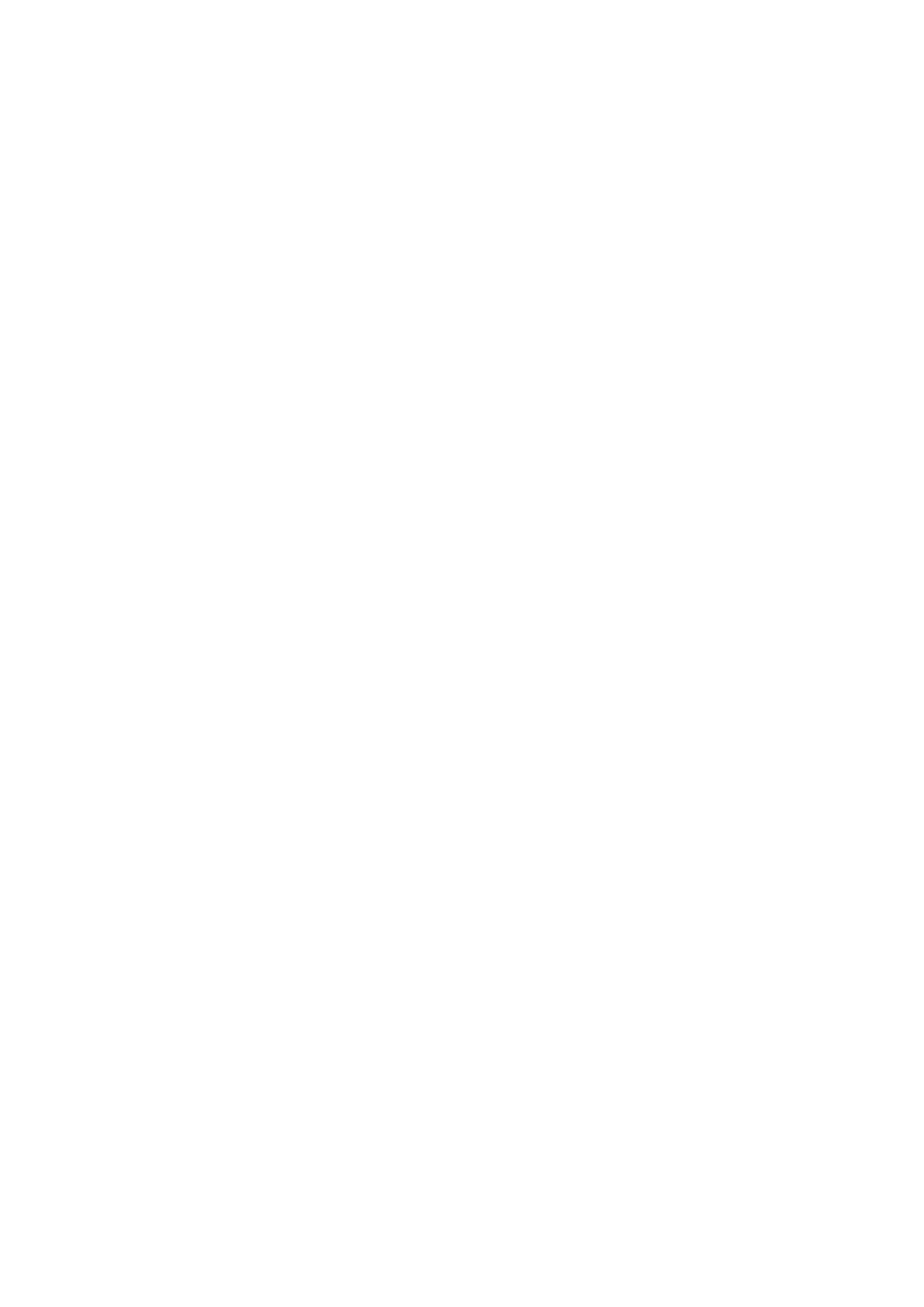## **ELECTROTECHNOLOGY**

**Attempt SIX questions only.**

**All questions carry equal marks.**

**Marks for each part question are shown in brackets.**

- 1. For the circuit shown in Fig Q1, calculate EACH of the following:
	- (a) the current in each battery; (10)
	- (b) the load voltage; (3)
	- (c) the load power.



- 2. When connected to a 20 V d.c. supply a relay starts to operate 0.52 ms after switching on the supply at which time the instantaneous current is 200 mA. The relay coil has a time constant of 5 ms.
	- (a) Calculate EACH of the following:
		- (i) the final steady state relay current; (6)
		- (ii) the resistance and inductance of the relay coil. (4)
	- (b) To increase the operating time a 40  $\Omega$  resistor is connected in series with the relay coil.

Calculate the new operating time.

(6)

(3)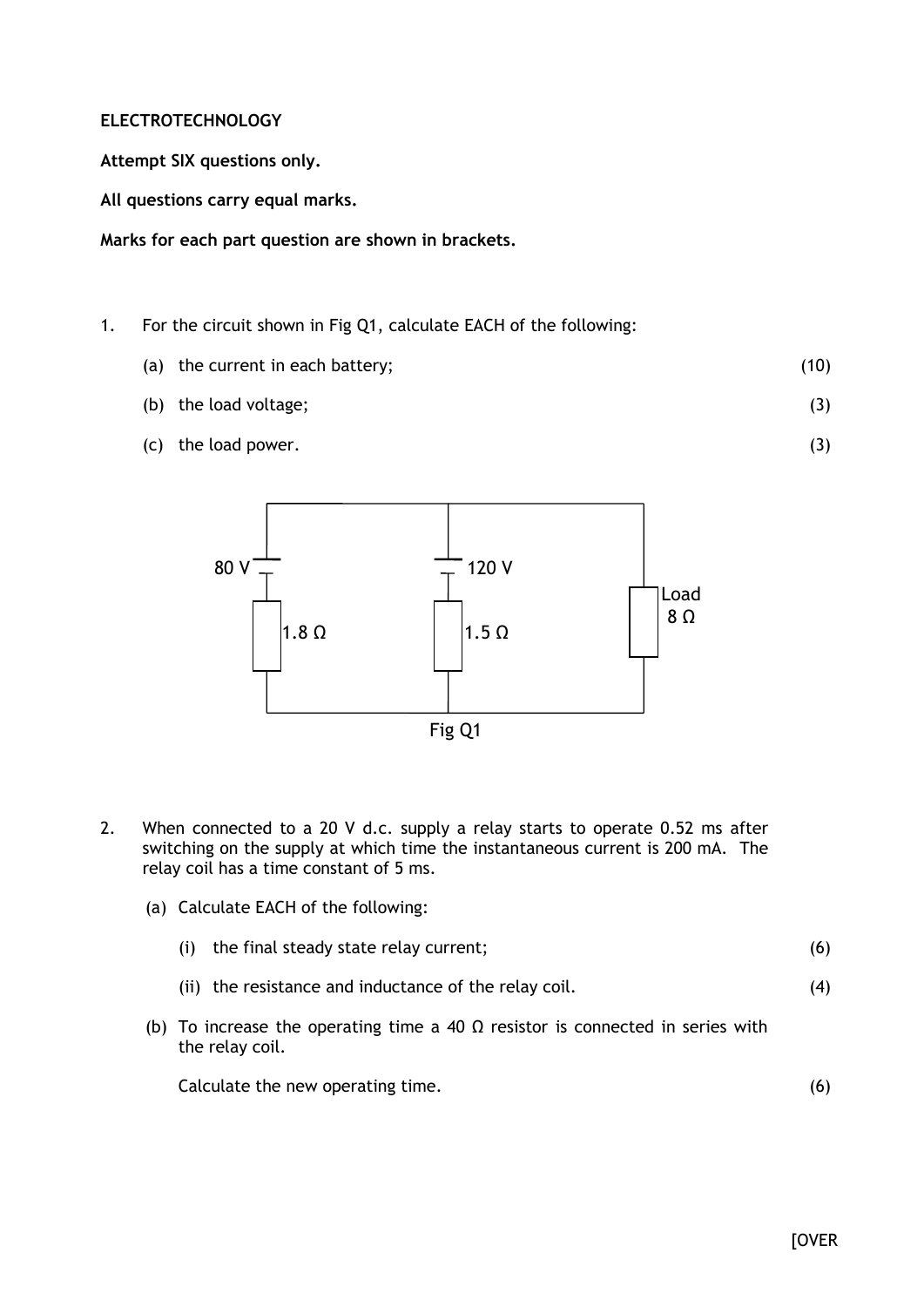3. A balanced, star connected, three phase load has a coil of inductance 0.2 H and resistance of 50  $\Omega$  in each phase. It is supplied at 415 V, 50 Hz.

Calculate EACH of the following:

|                                                                                                                                                                                                                                             | (a) the line current;                                                                                                                               | (5) |  |  |  |  |  |
|---------------------------------------------------------------------------------------------------------------------------------------------------------------------------------------------------------------------------------------------|-----------------------------------------------------------------------------------------------------------------------------------------------------|-----|--|--|--|--|--|
| (b)                                                                                                                                                                                                                                         | the power factor;                                                                                                                                   | (2) |  |  |  |  |  |
| (C)                                                                                                                                                                                                                                         | the value of each of three identical delta connected capacitors to be<br>connected to the same supply to raise the overall power factor to 0.9 lag; |     |  |  |  |  |  |
|                                                                                                                                                                                                                                             | (d) the value of the new line current.                                                                                                              |     |  |  |  |  |  |
|                                                                                                                                                                                                                                             |                                                                                                                                                     |     |  |  |  |  |  |
| A three phase, 440 V, 60 Hz, 8 pole induction motor runs at a power factor of<br>0.85 lag and drives a load of 8 kW at a speed of 14.4 rev/s. The stator loss is<br>1 kW and the rotational losses (windage and friction) amount to 0.8 kW. |                                                                                                                                                     |     |  |  |  |  |  |
| Calculate EACH of the following:                                                                                                                                                                                                            |                                                                                                                                                     |     |  |  |  |  |  |
|                                                                                                                                                                                                                                             | (a) the synchronous speed;<br>(3)                                                                                                                   |     |  |  |  |  |  |
|                                                                                                                                                                                                                                             |                                                                                                                                                     |     |  |  |  |  |  |

4. A three phase, 440 V, 60 Hz, 8 pole induction motor runs at a power factor of

| the synchronous speed;            | (3) |
|-----------------------------------|-----|
| the rotor copper loss;            | (5) |
| (c) the input power to the motor; | (4) |
| the motor current.                | (4) |
|                                   |     |

- 5. A three phase, 440 V a.c. generator supplies the following loads:
	- 400 kW at power factor 0.8 lagging
	- 300 kW at unity power factor
	- 250 kW at power factor 0.9 leading

Calculate EACH of the following:

- (a) the total kW, kVA and kVAR supplied by the generator; (12)
- (b) the generator current and power factor. (4)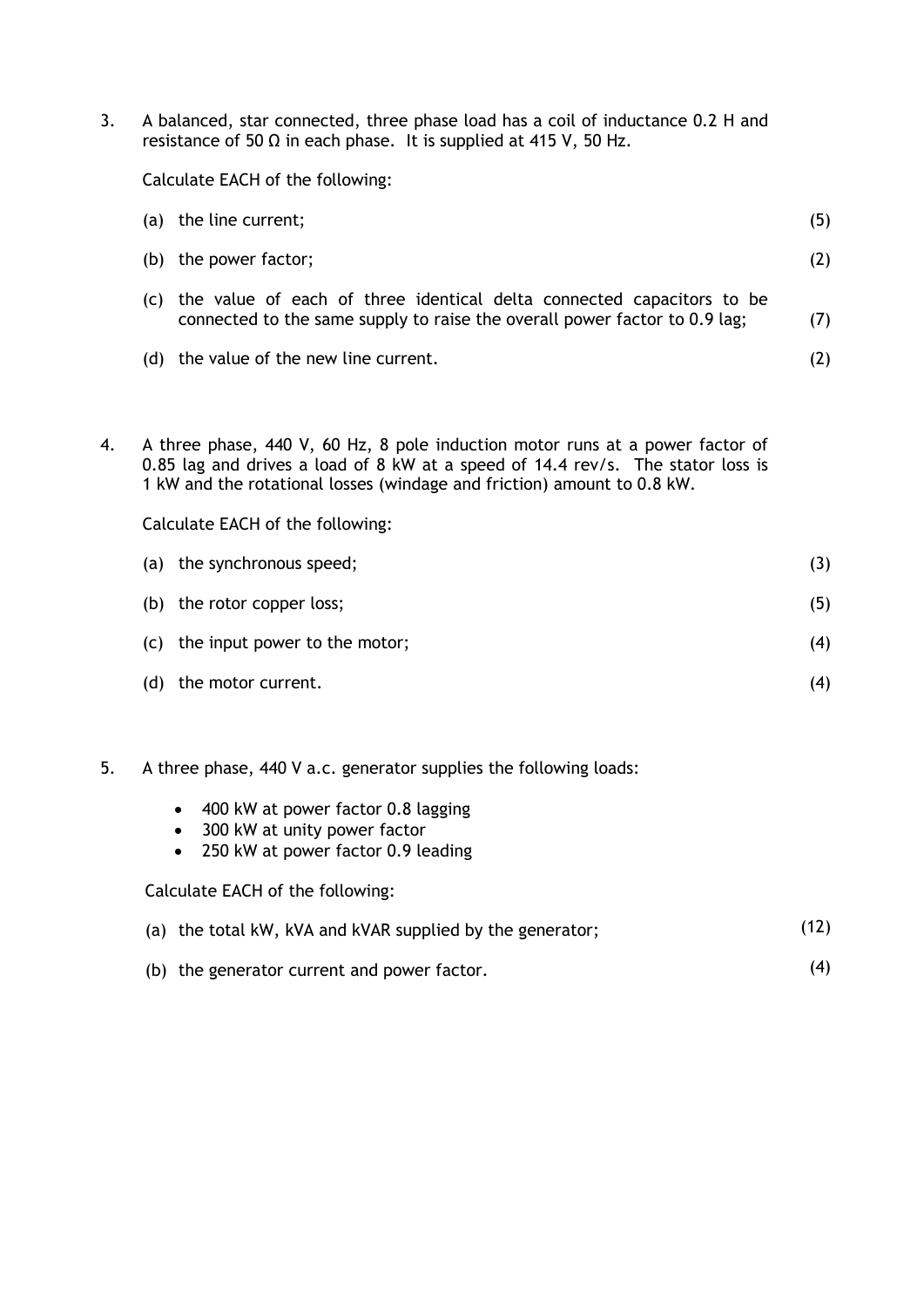6. A single phase, 50 Hz transformer has a turns ratio of 144:432 and a maximum flux of 7.5 mWb. The no load input is 0.24 kVA at 0.26 lagging. The transformer supplies a 1.2 kVA load at a power factor of 0.8 lagging.

Calculate EACH of the following:

| (a) | magnetising current;      | (5) |
|-----|---------------------------|-----|
|     | (b) primary current;      | (8) |
|     | (c) primary power factor. |     |

7. With reference to an automatic voltage regulator (AVR) for ship's a.c. generators:

|     | (a) explain why it is needed;                                     |     |
|-----|-------------------------------------------------------------------|-----|
|     | (b) state TWO minimum performance criteria;                       | (2) |
|     | (c) sketch a labelled block diagram;                              | (6) |
| (d) | describe the operation of the block diagram sketched in $Q7(c)$ . | (5) |

|  | (a) Sketch a labelled diagram of the power circuit for a star/delta starter. | (8) |
|--|------------------------------------------------------------------------------|-----|
|  | (b) Describe the sequence of operation of the circuit sketched in $Q8(a)$ .  | (6) |
|  | (c) State TWO limitations of the star/delta starting.                        | (2) |